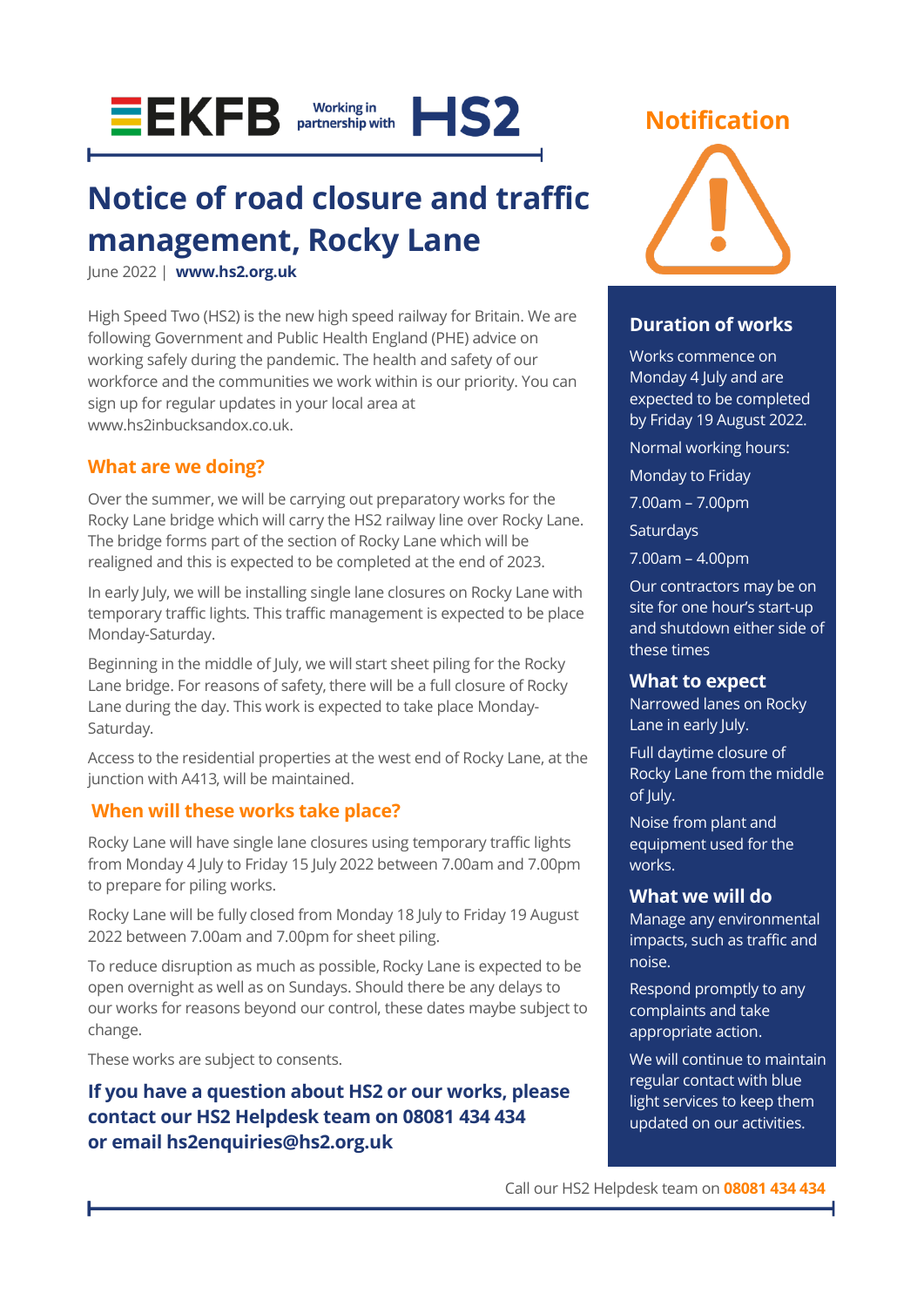## **Notice of road closure and traffic management, Rocky Lane and the A413**

**Notification**

#### **www.hs2.org.uk**

### **Where will the works take place?**

The map below, shows the section of traffic management on Rocky Lane from Monday 4 July 2022.

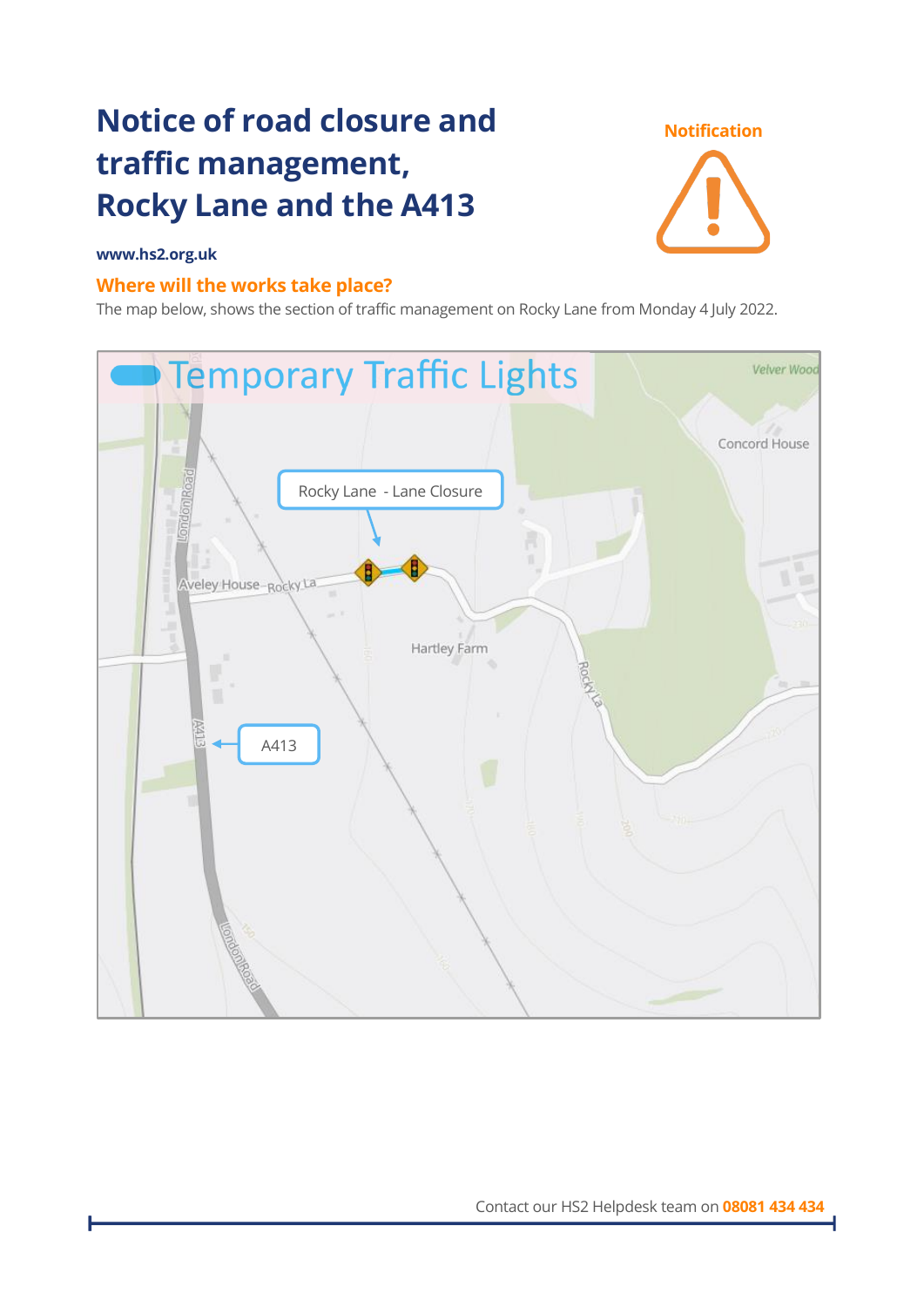## **Notice of road closure and traffic management, Rocky Lane**

# **Notification**

#### **www.hs2.org.uk**

### **Where will the works take place?**

The map below, shows the area of Rocky Lane that will be fully closed from Monday 18 July 2022.

We will maintain access for local residents and businesses.



### **What else is going on in the area?**

From Monday 4th July to Saturday 9 July we will also be taking overnight possession of the Network Rail line near Small Dean Lane to install monitoring equipment adjacent to the rail line for the conveyor. We do not expect this to have a noise impact and it will not affect any train services. We will l take possession of the rail after the last service of the night and hand the line back over before the first service the next morning.

Through July we will also be installing a temporary crossing point at the entrance to the conveyor compound, this is to enable traffic to safety access the site. The lights will turn read to stop traffic on London Road allowing our deliveries to cross and then turn great to clear queueing traffic on both directions.

Contact our HS2 Helpdesk team on **08081 434 434**